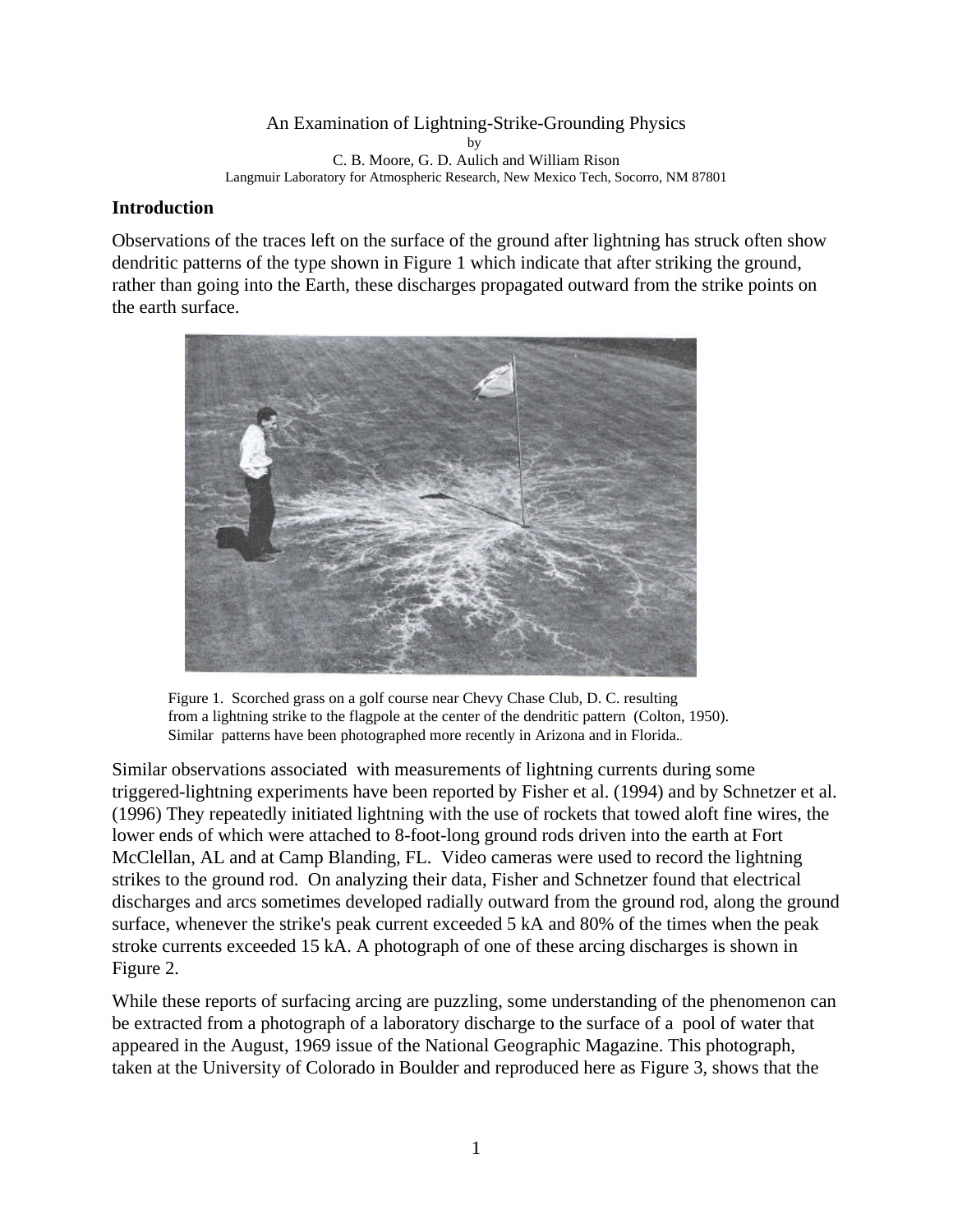

Figure 2. Photograph of the surface arcs emanating from the ground rod conducting a 29.6 kA rocket-triggered lightning strike to ground at Fort McClellan, AL. (Fisher and Schnetzer, 1994)



Figure 3. Photograph of a discharge to a pool of water at the University of Colorado, Boulder. (This photograph appeared in the August, 1969 issue of The National Geographic Magazine.)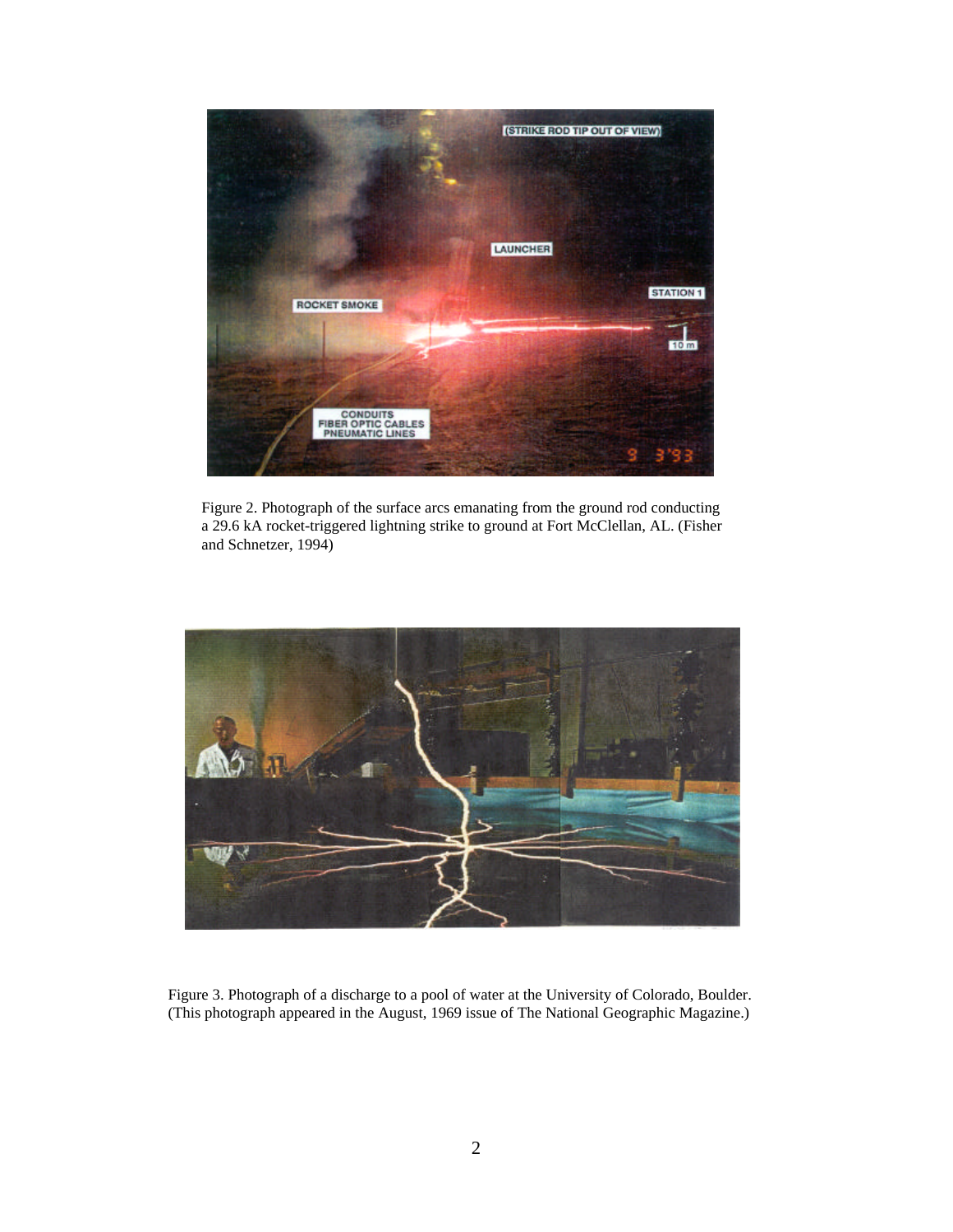discharge did not penetrate the body of water but, instead, created dendritic discharge patterns out over the water surface. The details of this experiment are not yet available but, from anecdotal reports, it appears that many of these experiments were made with water from the Boulder City water supply; apparently, no effort was made to use highly purified, low conductivity water in these studies.

#### **An investigation into the physics of surface arcing.**

The photograph in Figure 3 allows some insight into the process involved in a discharge arcing over the surface of the target. Following is our analysis of the processes that occur when a non-metallic but weakly-conducting target receives a discharge on an exposed surface. Our model is that in which a concentrated negative charge, Q, is brought above a plane surface of a target having an volume electrical conductivity,  $\lambda$ . During the period prior to the onset of any discharge, the electric fields, E, created by this charge will polarize the target, acting to repel electrons, leaving positive charges on the surface of the target. This electron-repulsion process will continue until the concentration,  $\sigma$ , of positive charges on the target surface divided by the *permittivity,*  $\varepsilon_{0}$ , of the air, 8.854 pico farads/meter equals the strength of the electric field applied to the surface, thus canceling that electric field at all points below the surface.

The rate at which positive charges are induced on the surface can be calculated from Ohm's law: The density, j, of the electric current in the target material is determined by the conductivity,  $\lambda$ , of the material times the strength, E, of the electric field *in* the material. This Ohm's law relation can be expressed as:

 $\mathbf{j} = \lambda \mathbf{E}$  Eq. 1

where j equals dσ/dt, the time rate of change for the surface density of charge. The field strength inside the material causing the current flow equals the surface density of charge divided by the permittivity of the material, which is given by the permittvity of space,  $\varepsilon_0$ , times the dielectric constant of the material,  $k_d$ . With these definitions, Eq. 1 can be written as:

$$
\frac{d\sigma}{dt} = -\lambda \frac{\sigma}{k_d \epsilon_0}.
$$
 Eq. 2

Integration of Eq. 2 yields the value for the density of the field-induced charge on the surface of the conductor as a function of time,  $τ$ , after onset of the electric field:

$$
\sigma(t) = \varepsilon_0 E_0 \left( 1 - e^{-\frac{t}{\tau}} \right)
$$
 Eq. 3

where  $\tau$ , the time constant for  $\sigma$  to change from the initial value to all but 1/e (i. e., all but about 36.8%) of the final value is defined by

$$
\tau = \frac{k_d \, \epsilon_0}{\lambda}.
$$
 Eq. 4

The measured conductivity of rain and of non-purified city water is of the order of  $10^{-4}$  per ohm meter, depending on the dissolved salts. (Pure water has a conductivity of about  $5x10^{-6}$  per ohm meter.) Since the dielectric constant of water substance is 81, the permittivity of water is 717 picofarads per meter. Use of these values in Eq. 4 indicates that the time required (to form 63.2% of the induced layer charges on the water surface beneath the electrode by ionic conduction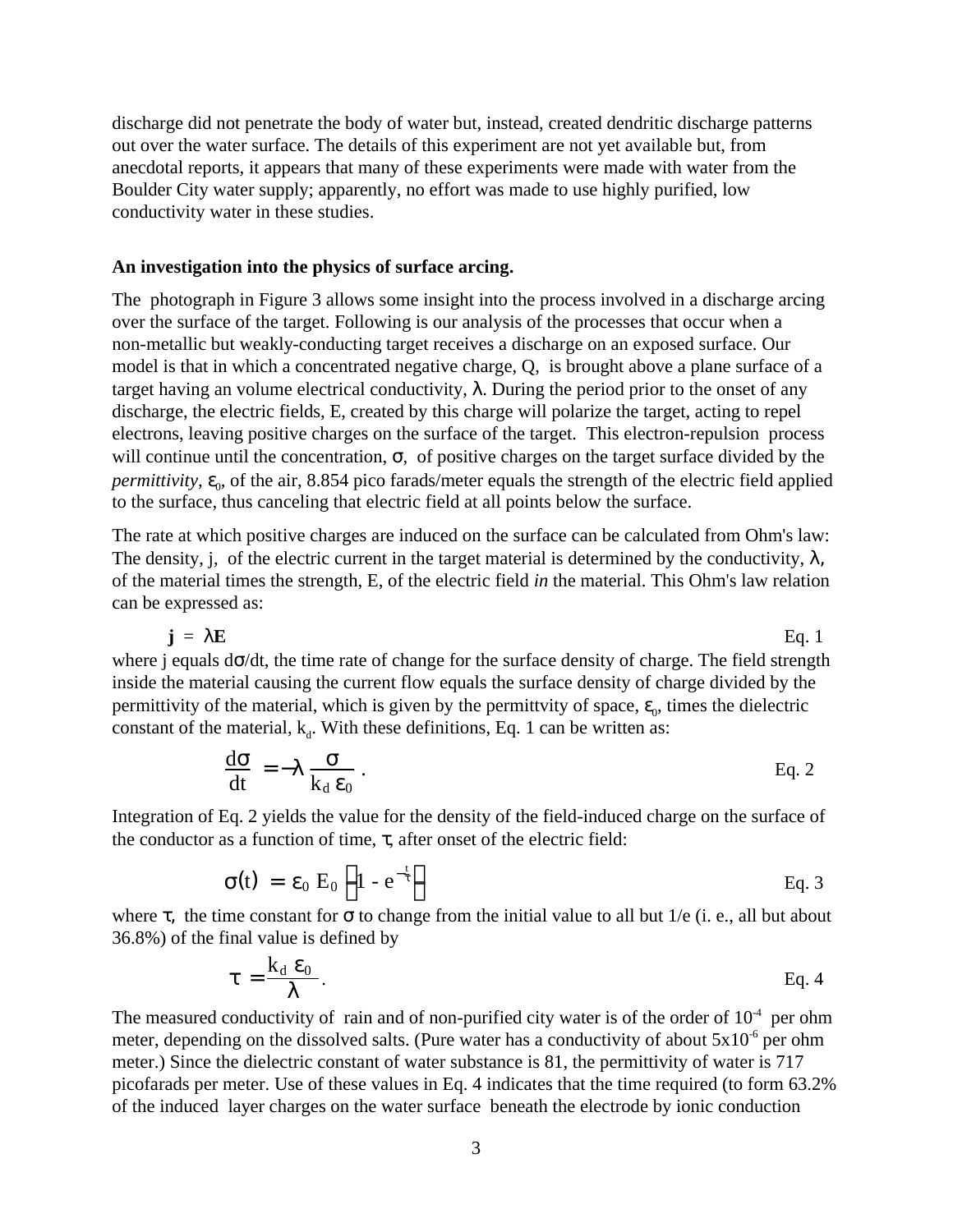processes) would be of the order of 7 microseconds after application of a voltage to the electrode whereas, 95% of the induced surface charges would be in place after another two  $\tau$ , about 21 microseconds after the electrode. was energized.

As a result, at the time that the discharge commenced, there was a layer of *induced* charges on the surface of water below the electrode that were opposite in polarity but almost equal in magnitude to the charges carried by the spark. A calculation for the locations of these charges follows.

#### **Distribution of the induced charges on the water surface**

The strength of the vertical component of the electric field at the surface of the water pool at a distance, x, from the point directly beneath a charge, Q, at a height, h, is

$$
E_{\text{vertical}} = \frac{2 Q}{4 \pi \epsilon_0} \times \frac{h}{\left(h^2 + x^2\right)^{3/2}}.
$$
 Eq. 5

The charge, q, induced on the water surface within the horizontal radius, R, by the charge, Q, above it, is:  $\Gamma$  $\mathbf{I}$ 

$$
q = \left(\frac{Q}{2 \pi \epsilon_0}\right) \times \int_0^R \left[\frac{\epsilon_0 h \times (2 \pi x dx)}{\left(h^2 + x^2\right)^{3/2}}\right]
$$
 Eq. 6

which gives

$$
\frac{q}{Q} = 1 - \frac{h}{\left(h^2 + R^2\right)^{1/2}}
$$
 Eq. 7

Solving for the radius, R, within which a given fraction,  $q/Q$ , of the induced charge lies, yields

$$
R = h \left[ \left( 1 - \frac{q}{Q} \right)^{-2} - 1 \right]^{1/2}.
$$
 Eq. 8  
\n
$$
\sum_{\substack{p \text{ IN TRIBUTION OF INDUCED CHARGE ON GROMID BENEATH STEPPED LEADER} \text{EQ.}}^{1/2}
$$
 Eq. 8  
\n
$$
\sum_{\substack{p \text{ IN CRID} \text{U.S.} \text{Caater tip height: 10m} \text{Leader tip height: 10m} \text{Leader tip height: 10m} \text{Leader tip height: 10m} \text{Leader tip height: 10m} \text{Leader tip height: 100m} \text{Leader tip height: 100m} \text{Leader tip height: 100m} \text{Leader tip height: 100m} \text{Leader tip height: 100m} \text{Leader tip height: 100m} \text{Leader tip height: 100m} \text{Lecher pair: 100m} \text{Lecher pair} \text{Mevat tip height: 100m} \text{Lecher pair} \text{Mevat tip height: 100m} \text{Lecher pair} \text{Mevat tip height: 100m} \text{Lecher pair} \text{Mevat tip height: 100m} \text{Lebert tip height: 100m} \text{Lebert tip height: 100m} \text{Lebert tip height: 100m} \text{Lebert tip height: 100m} \text{Lebert tip height: 100m} \text{Lebert tip height: 100m} \text{Lebert tip height: 100m} \text{Lebert tip height: 100m} \text{Lebert tip height: 100m} \text{Lebert tip height: 100m} \text{Lebert tip height: 100m} \text{Lebert tip height: 100m} \text{Lebert tip height: 100m} \text{Lebert tip height: 100m} \text{Lebert tip height: 100m} \text{Lebert tip height: 100m} \text{Lebert tip height: 100m} \text{Lebert tip height: 100m} \text{Lebert tip height: 100m} \text{Lebert tip height: 100m} \text{Lebert tip height: 100m} \text{Lebert tip height: 100m} \text{Lebert tip height: 100m} \text{Lebert tip height: 100m} \text{Lebert tip height: 100m} \text{Lebert tip height: 100m} \text
$$

Figure 4. A plot of the distribution of induced charge on a conducting surface beneath a point charge.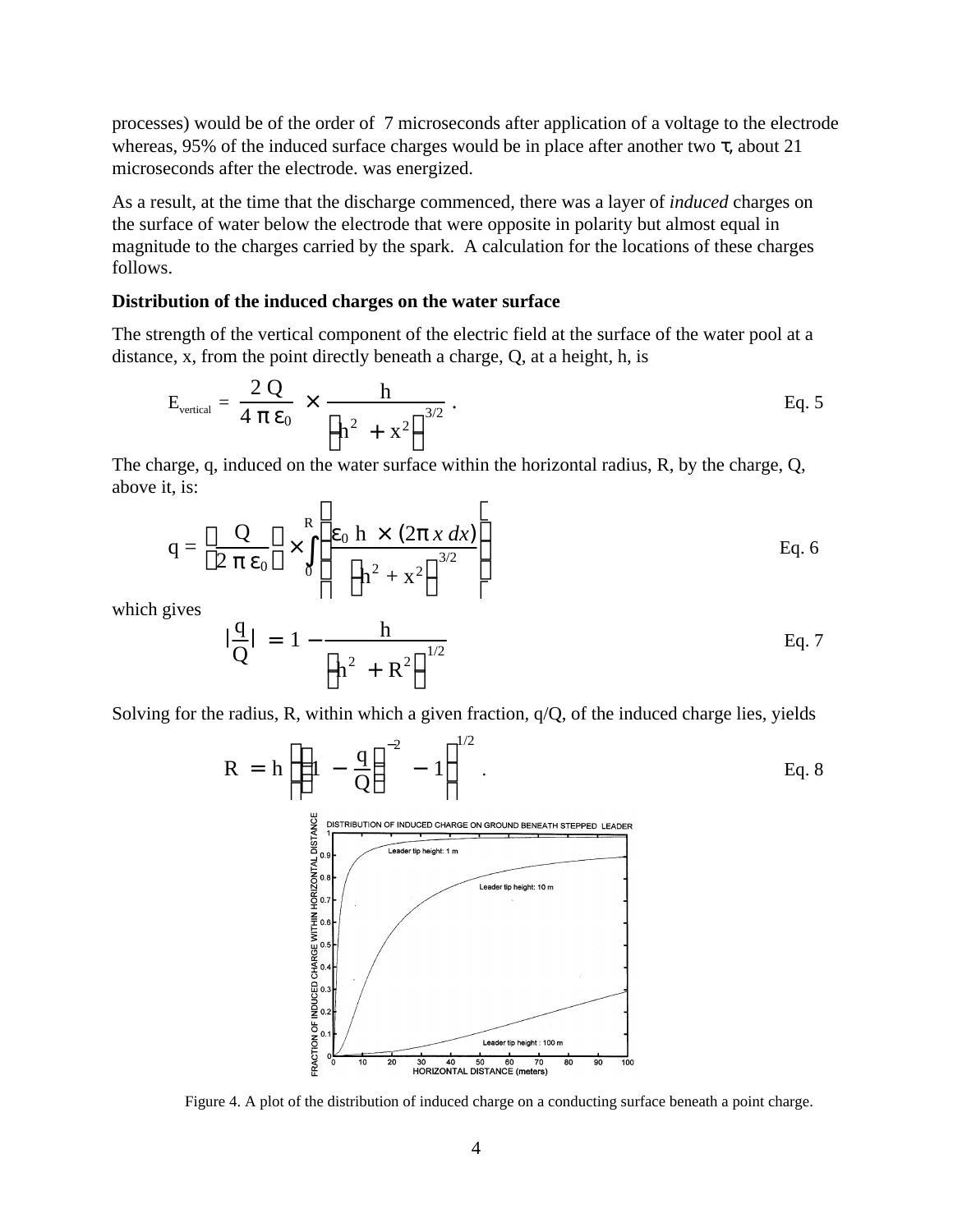For q/Q equal to 0.5, R equals 1.73 h; for q/Q equal to 0.75, R equals 3.87 h; and 95 % of the induced charge is on the surface within a distance, 20 h, of the strike point. A plot of the relation in Eq. 8 is shown in Figure 4.

The import of Equation 8 is that much of the charge, induced on a conducting surface by another charge above the surface, is concentrated in a disc-shaped region beneath the inducing charge.

## **An explanation for the discharge patterns shown in Figure 3.**

Our explanation for the dendritic channels shown in this figure is that when a discharge occurs from the elevated charge to the surface, it propagates most readily where the electric fields are the strongest, which is toward the surface charges.

As the potential of the electrode shown above the water was caused to increase toward breakdown levels, the resulting electric fields acting on the water induced charges on the water surface such that the electric fields *inside* the pool of water did not increase. This induction process followed closely the potential increase, requiring a time interval of less than about 30 microseconds to complete. When the electric fields around the tip of the elevated electrode exceeded the "breakdown" level, a discharge from its tip developed and propagated toward and through the induced charges *on* the water surface. The earlier migration of charges to the surface has weakened any fields within the material so there are no strong driving forces and few, if any, induced charges there to act on the developing discharge. Accordingly, the spark discharge does not propagate into the water volume.

The question then arises: "What would have happened if the tip of a 'ground rod', immersed in the water, had protruded above the water surface directly below the high voltage discharge electrode such that it was the 'strike receptor'?"

# **The surge impedance of a ground rod**.

Bazelyan and Raiser, in their recent book, *Lightning Physics and Lightning Protection*, (Institute of Physics Publishing, Bristol and Philadelphia, 2000) define the inductance per unit length, L', of an isolated conductor of radius,  $r_c$  and length,  $H \gg r_c$  as

$$
L' \approx \frac{\mu_0}{2 \pi} \ln \left( \frac{H}{r_c} \right) = 0.2 \ln \left( \frac{H}{r_c} \right) \text{microhenry/meter}
$$
 Eq. 9

where  $\mu_0$  is  $4\pi$  x 10<sup>-7</sup> henries/meter, the permeability of space.

According to this relation, the inductance of an 8-foot long, 5/8-inch diameter ground rod is about 2.4 microhenries which would present a significance impedance to an impulsive discharge On strike contact to the top of the rod, the potential of the charge at the tip of the negative leader, would create a radial electric field in excess of several hundred kilovolts/m. Under such an electric field, radial streamers develop and propagate outward, connecting the strike to the surrounding induced charges on the ground surface. The primary destination of the strike is the induced charge on the ground surrounding the strike point. It follows that a vertical ground rod is much less effective in connecting a cloud-to-ground lightning strike to Earth than would be several buried conductors that extend radially outward from the top of the ground rod.